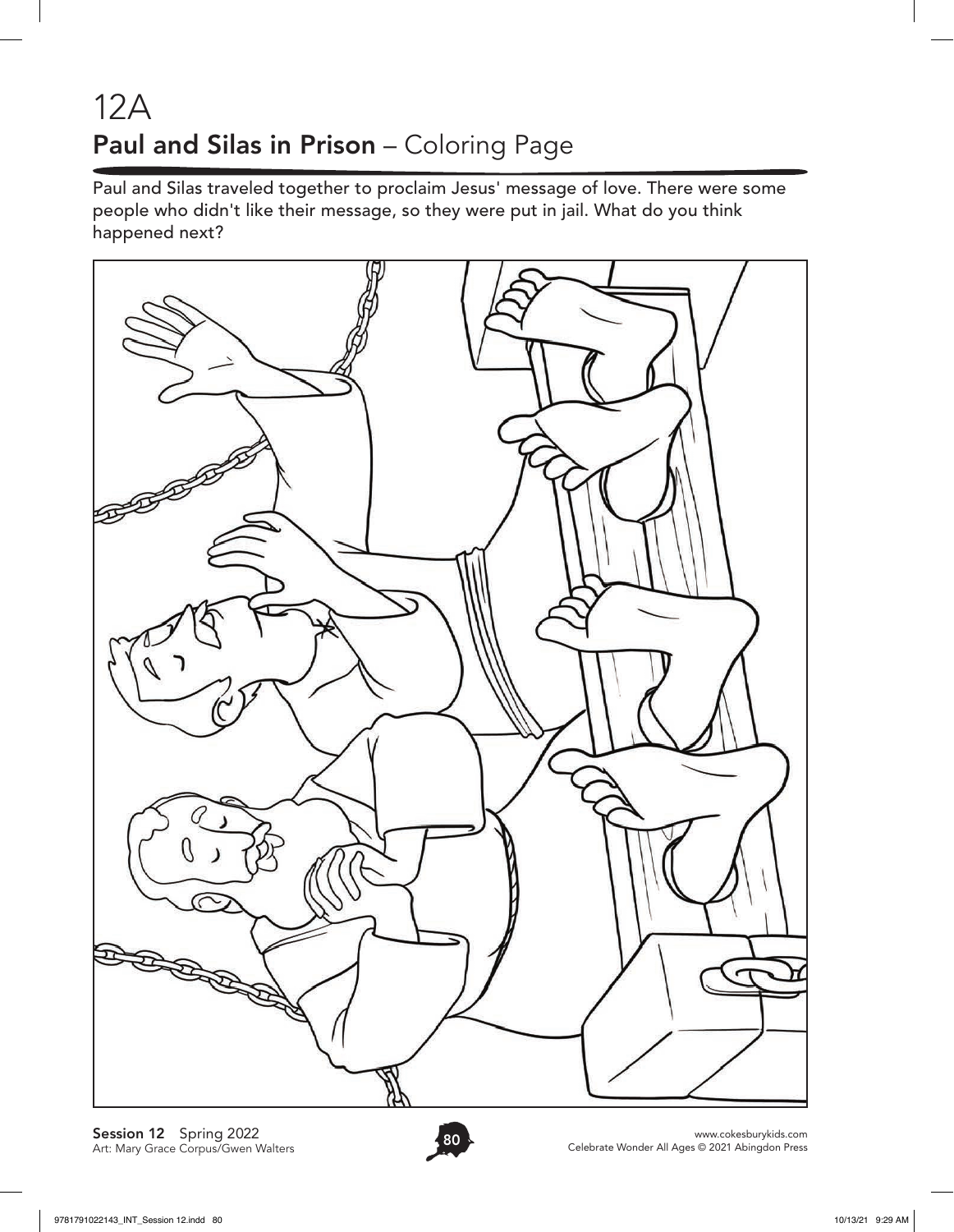## 12B Songs of Praise – Matching Puzzle

Paul and Silas were arrested and put in prison. That didn't stop them from proclaiming Jesus' message of love through songs of praise. Match the musical notes on the left with the ones on the right.



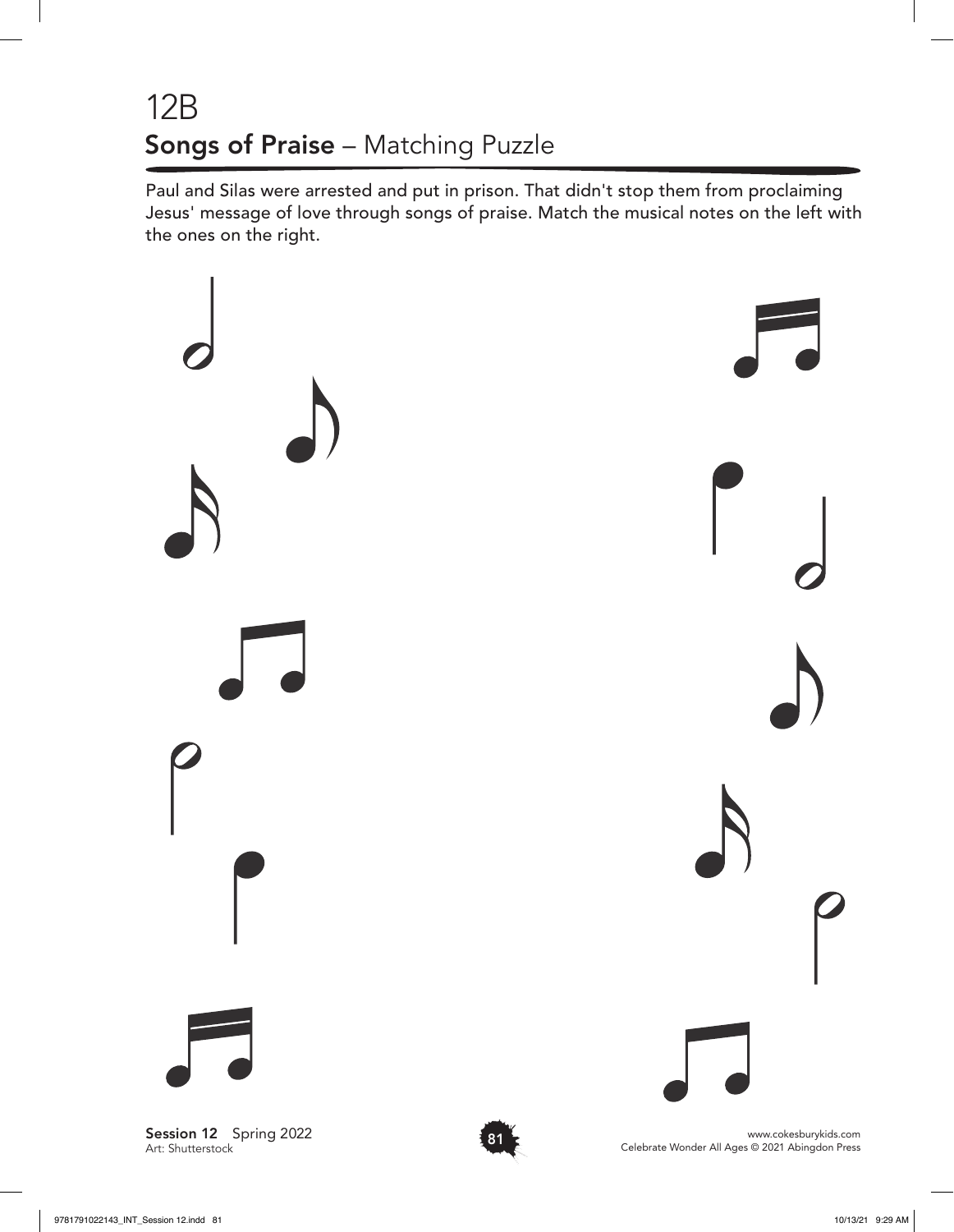# 12C Missing Memory Verse Vowels – Puzzle

This month we have been learning a memory verse about proclaiming. Add the vowels back into the words to solve the puzzle and read the memory verse.



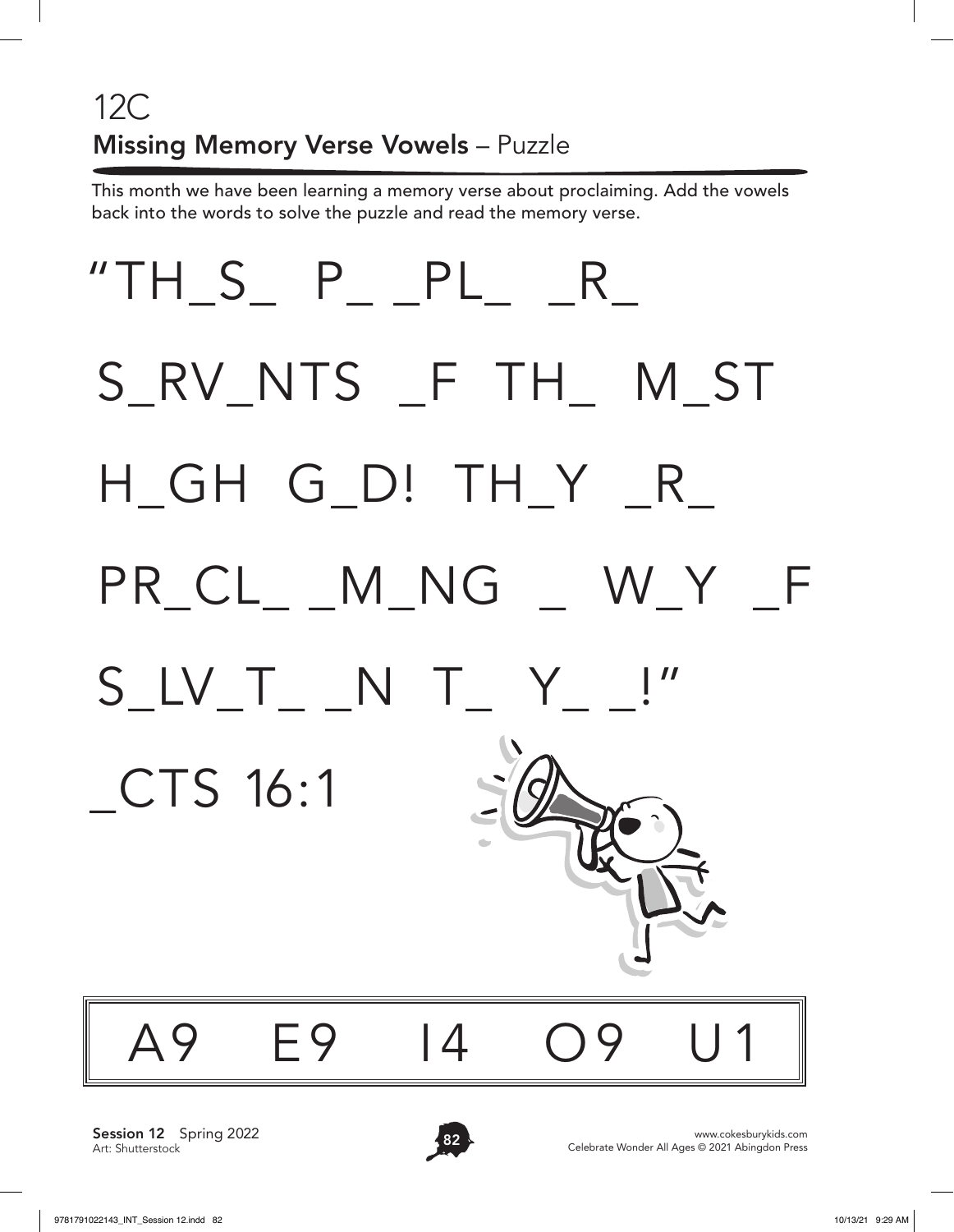## 12D Proclaiming Jesus' Message - Reflection Activity

Paul and Silas proclaimed Jesus' message of love. This was the most important message to them. What is the most important message to you? Reflect on what cause you want to tell others about and write or draw your message below.



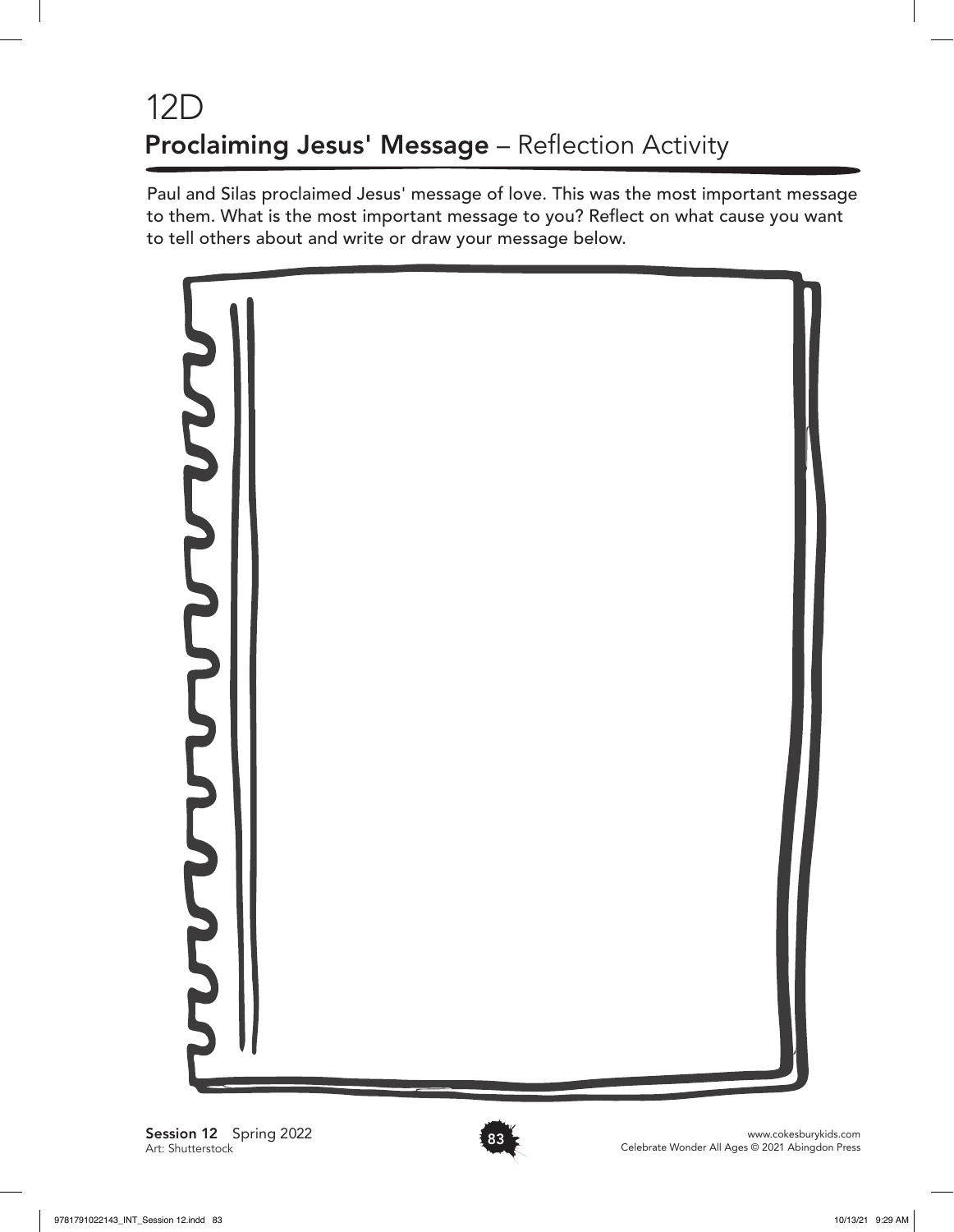## 12E Song of Praise - Intergenerational Activity

In our Bible story, Paul and Silas sing songs of praise as a way to proclaim Jesus' message of love. Sing the song below together as a way of doing the same.

## Tell Somebody (Spring 2021, Unit 2: Share)

The first light of the new week dawned, not a whole lot was going on. Until the earth shook up and an angel came

with lightning—frightening.

Two good women heard him say, "This ain't the time to be afraid. That man, Jesus, quit the grave, and now is the time to celebrate. Go out and tell somebody."

I'm gonna tell somebody. I'm gonna tell somebody 'bout it. I'm gonna tell somebody. I'm gonna tell somebody 'bout it.

Jesus rose and walked around; friends that saw him hit the ground. He said, "Tell everybody how I lived, like how to love and how to give."

So, on the way to church one day, they healed a man in Jesus' name. The man jumped up when they told him, "Rise,"

and nobody could believe their eyes. They had to tell somebody.

I'm gonna tell somebody. I'm gonna tell somebody 'bout it. I'm gonna tell somebody. I'm gonna tell somebody 'bout it.

When we put our hearts together, we treat each other even better. That's what love is all about. It just makes me wanna go out . . .

I'm gonna tell somebody. I'm gonna tell somebody 'bout it. I'm gonna tell somebody. I'm gonna tell somebody 'bout it.

I'm gonna tell somebody.

- I'm gonna tell somebody 'bout it.
- I'm gonna tell somebody.
- I'm gonna tell somebody 'bout it.

I'm gonna tell somebody. I'm gonna tell somebody 'bout it. I'm gonna tell somebody. I'm gonna tell somebody 'bout it.

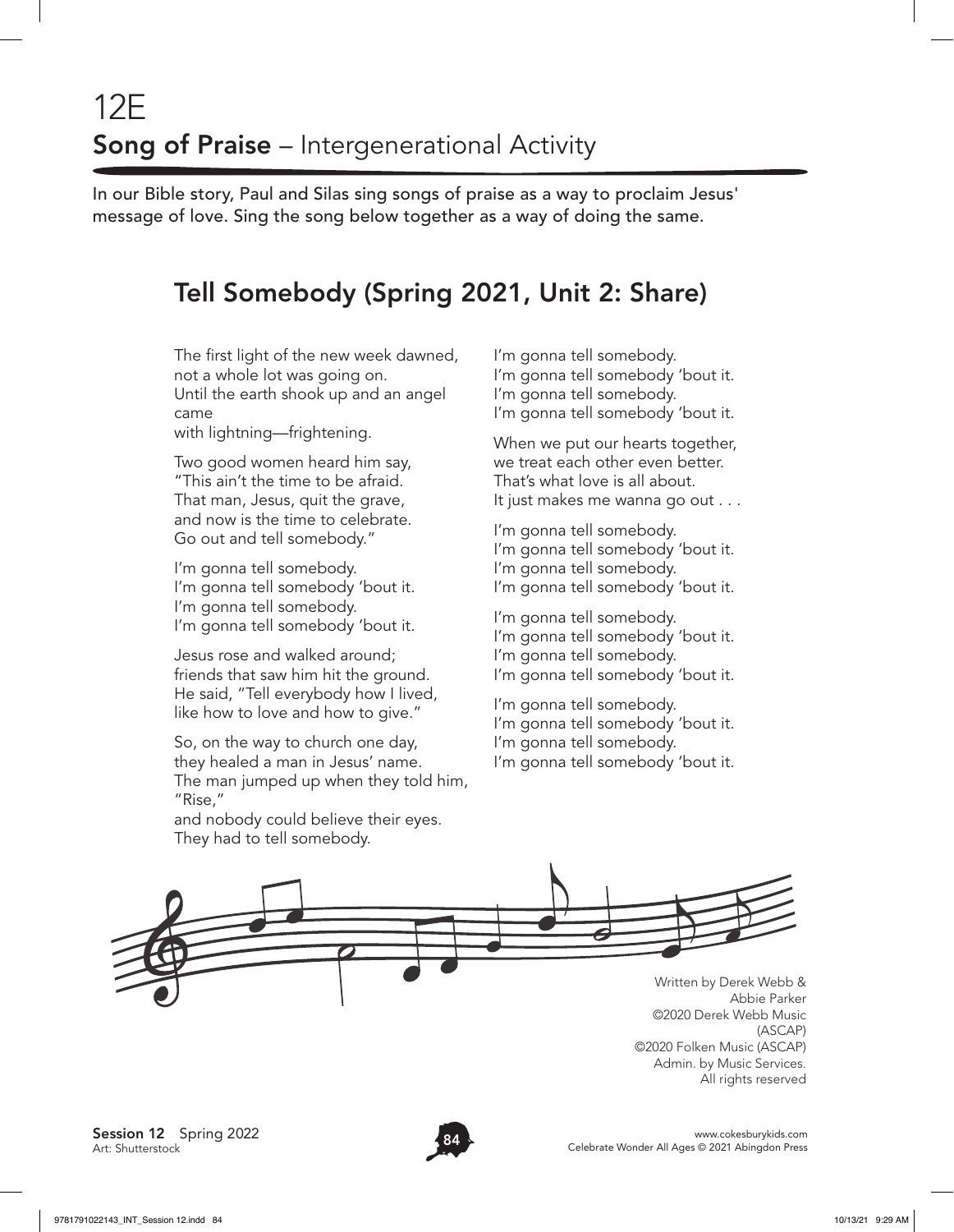## 12F Paul and Silas in Prison – Acts 16:16-40

Silas was asked to travel with Paul. Silas agreed and went to several places, including the town of Philippi.

While Paul and Silas were in Philippi, they met a woman who had been enslaved. She was being forced to predict the future for people by the people who owned her.

While Silas and Paul were walking through town the woman shouted at them, "These people are servants of the Most High God! They are proclaiming a way of salvation to you!"

Silas kept quiet while she shouted at them, but it was starting to bother Paul. Silas listened as Paul said, "You're free to stop predicting futures!"

Just like that, the woman was healed and was no longer able to predict the future.

But this made her owners angry. They had Silas and Paul arrested and taken to prison.

While they were locked in prison, Silas and Paul sang songs of praise to God while the others in jail listened. All of a sudden, an earthquake shook the prion and all of the prison doors opened! The people in the prison could have escaped, but they didn't.



When the jailer realized all of the prison doors had opened, he got worried the people had all escaped. He ran to see if the people were still there. They were! This surprised the jailer.

"Don't worry, we're all here!" said Paul.

"You're honorable people. What must I do to be like you?" asked the jailer.

"You should believe in Jesus and be baptized," said Silas and Paul.

"Come home with me and baptize my whole family," said the jailer.

Silas and Paul went home with the jailer and baptized his whole family.

### Family Spiritual Practice Bible Passage: Acts 16:16-40

Wonder: After reading the story from the Bible or from the *Celebrate Wonder Bible Storybook*, wonder together. Ask: What can we learn from this story?

Do: This week, choose an issue to support as a family. Then proclaim Jesus' message of love through advocacy and service.

**Pray:** Dear God, help us proclaim your love through the actions we take. Amen.